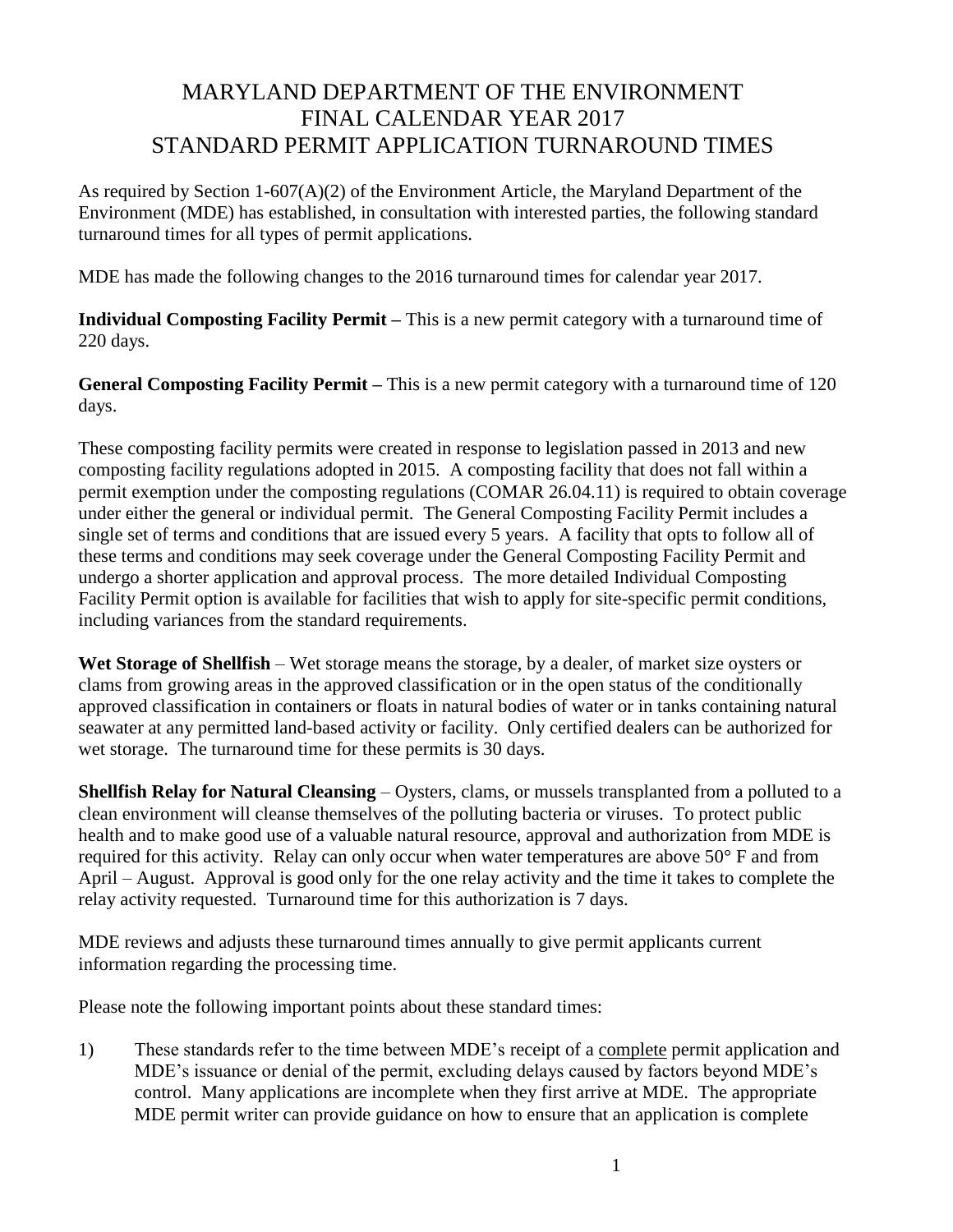when submitted.

2) In most permitting programs, each application has unique characteristics that influence its processing time. For each program listed, the standard time represents the time in which 90% of applications can be processed. Many applications will require less time; a few will require more time due to unusual circumstances.

| <b>Program Name</b>                                   | <b>2017 Standard Application Processing Time</b>                         |
|-------------------------------------------------------|--------------------------------------------------------------------------|
| <b>Air and Radiation Management Administration</b>    |                                                                          |
| <b>General Permit to Construct</b>                    | 30 days                                                                  |
| Air Quality Permit to Construct                       | 3 months - without expanded public review                                |
|                                                       | 4 months – synthetic minor permits without<br>expanded public review     |
|                                                       | 6 months - with expanded public review but limited<br>public interest    |
|                                                       | 11 months - with expanded public review and<br>extensive public interest |
| <b>New Source Review Approval</b>                     | 12 months                                                                |
| Prevention of Significant [air quality] Deterioration | 12 months                                                                |
| Air Quality State Permit to Operate                   | 3 months                                                                 |
|                                                       | 18 months for new permits                                                |
| Part 70 (Title V) Permit to Operate                   | 12 months for renewals                                                   |
| <b>Asbestos Contractor License</b>                    | 60 days                                                                  |
| <b>Asbestos Training Provider Approval</b>            | 3 months                                                                 |
| <b>Incinerator Operator Certification</b>             | 30 days                                                                  |
| <b>Incinerator Training Course Approval</b>           | 60 days                                                                  |
| <b>Fleet Inspection Station License</b>               | 30 days                                                                  |
| Certified Emissions Repair Facility Certification     | 30 days                                                                  |
| Master Certified Emissions Technician Certificate     | 30 days                                                                  |
| Radiation Machine Facility Registration               | 60 days for dental and veterinary machines                               |
|                                                       | 4 months for all other machines                                          |
| <b>Certification of Machines Emitting Radiation</b>   | 6 months                                                                 |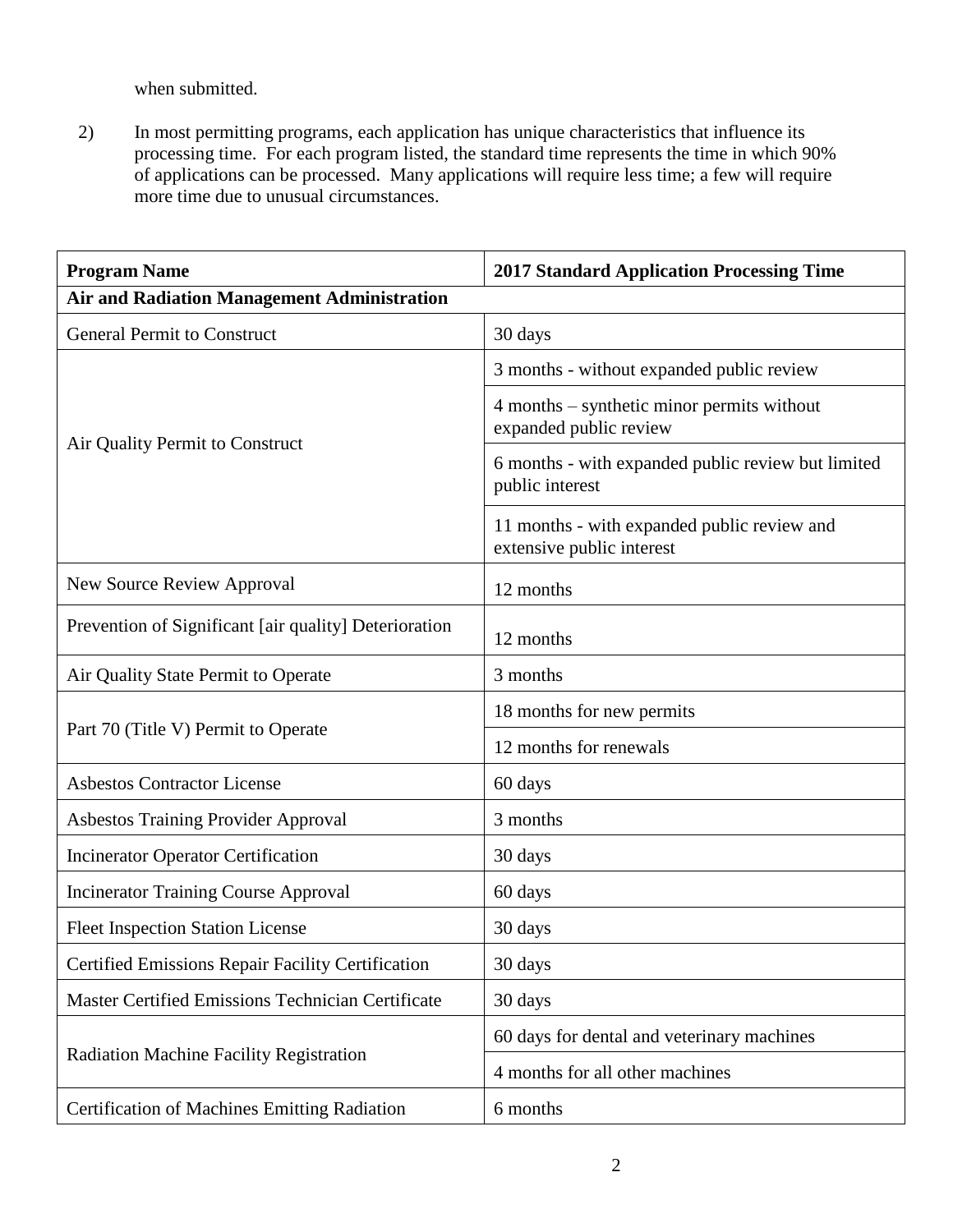| <b>Program Name</b>                                                            | <b>2017 Standard Application Processing Time</b> |
|--------------------------------------------------------------------------------|--------------------------------------------------|
| Radioactive Materials License                                                  | 7 months                                         |
|                                                                                | 45 days for amendments and terminations          |
| Private Inspector License For Inspecting X-Ray<br><b>Machines</b>              | 60 days                                          |
| Reciprocal Recognition of Out-of-State Radioactive<br><b>Material Licenses</b> | days                                             |

 $\overline{1}$ 

| <b>Land Management Administration</b>            |                                                                                                  |
|--------------------------------------------------|--------------------------------------------------------------------------------------------------|
| Refuse Disposal Permit                           | 7 months for transfer stations                                                                   |
|                                                  | 9 months for processing facilities                                                               |
|                                                  | 9 months for processing facilities & transfer stations                                           |
|                                                  | 12 months for incinerators                                                                       |
|                                                  | 12 months for land-clearing debris landfills                                                     |
|                                                  | 24 months for industrial landfills                                                               |
|                                                  | 36 months for rubble landfills                                                                   |
|                                                  | 36 months for municipal landfills                                                                |
| Groundwater Discharge Permit for Rubble Landfill | 18 months                                                                                        |
| Sewage Sludge Utilization Permit                 | 120 days – research project                                                                      |
|                                                  | 3 months – transportation                                                                        |
|                                                  | 5 months – utilization or disposal at a sanitary<br>landfill, energy generation, or incineration |
|                                                  | $6$ months – marketing                                                                           |
|                                                  | 10 months – land application                                                                     |
|                                                  | 23 months – treatment, composting, distribution<br>facility, or storage                          |
|                                                  | 36 months – sewage sludge landfill                                                               |
|                                                  | 24 months – innovative projects                                                                  |
| General Discharge Permit for Animal Feeding      | 160 days for new construction                                                                    |
| Operations                                       | 36 months for renewal                                                                            |
| Natural Wood Waste Recycling Facility Permit     | 9 months                                                                                         |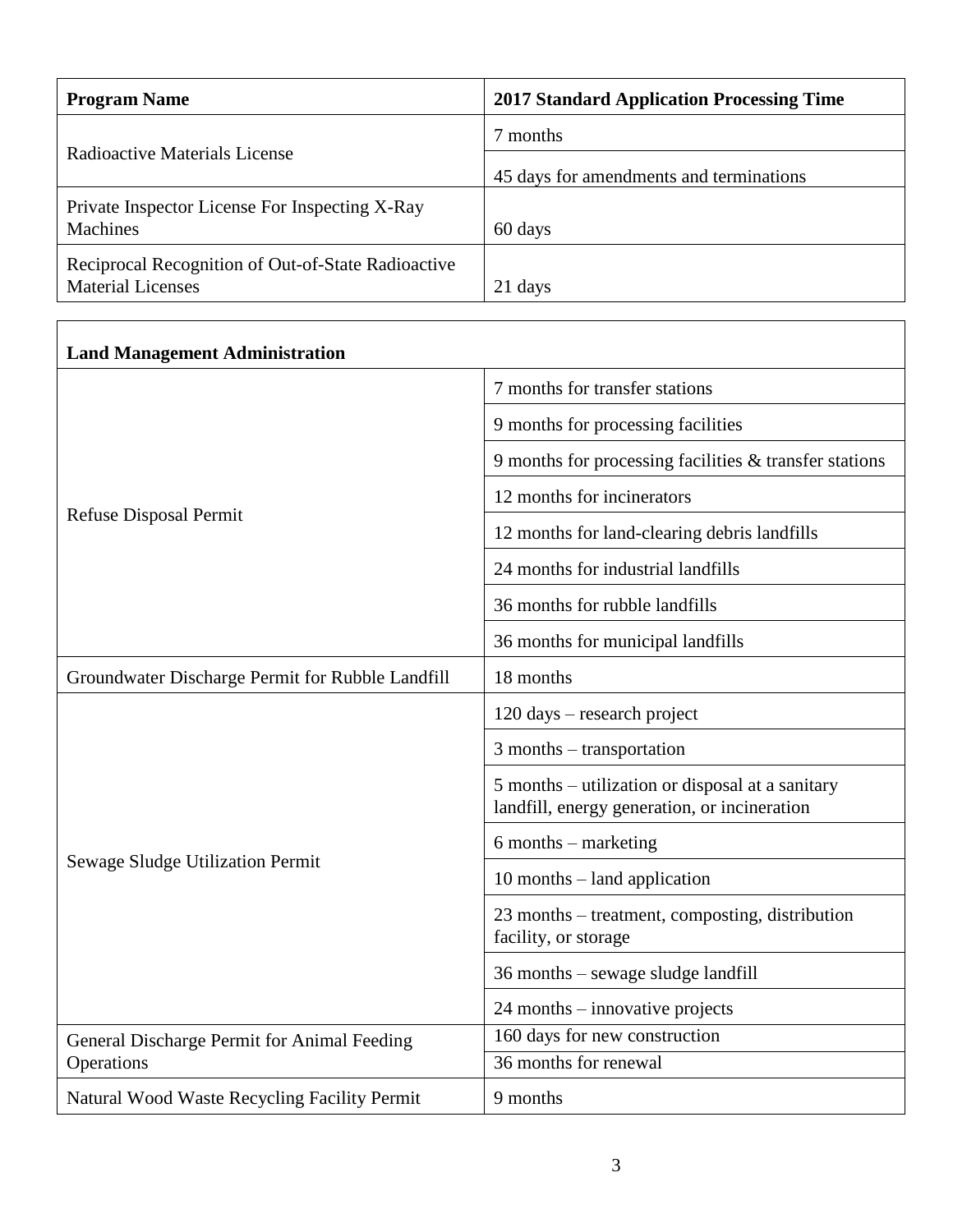| <b>Program Name</b>                                                                 | <b>2017 Standard Application Processing Time</b> |
|-------------------------------------------------------------------------------------|--------------------------------------------------|
| Natural Wood Waste Recycling Facility General<br>Permit                             | 60 days                                          |
| <b>Individual Composting Facility Permit</b>                                        | 220 days                                         |
| <b>General Composting Facility Permit</b>                                           | $120 \text{ days}$                               |
| <b>Scrap Tire Hauler</b>                                                            | 60 days                                          |
| Scrap Tire Collection Facilities (General and<br>Secondary)                         | 60 days                                          |
| Scrap Tire Solid Waste Acceptance Facility                                          | 7 months                                         |
| Scrap Tire TDF/Substitute Fuel Facility                                             | 7 months                                         |
| <b>Scrap Tire Primary Collection Facility</b>                                       | 9 months                                         |
| <b>Scrap Tire Recyclers</b>                                                         | 9 months                                         |
| <b>Oil Operations Permit</b>                                                        | 180 days                                         |
| Oil Operations Permit for Oil-Contaminated Soils                                    | 180 days                                         |
| <b>Oil Transfer License</b>                                                         | 30 days                                          |
| General Permits for Oil Control Program Wastewater<br>Discharge Permit              | 30 days                                          |
| Surface Water Discharge Permit for Oil Terminals                                    | 180 days                                         |
| Ground Water Discharge Permit for Oil Terminals                                     | 180 days                                         |
| Underground Storage Tank (UST) Technician,<br>Remover, and Inspector Certifications | 30 days                                          |
| <b>Controlled Hazardous Substances Facility Permit</b>                              | 26 months                                        |
| Hazardous Waste; EPA Identification Number                                          | 30 days                                          |
| <b>Controlled Hazardous Substances Hauler and Vehicle</b><br>Certifications         | 60 days                                          |
| Special Medical Waste (SMW) Hauler and Vehicle<br>Certifications                    | 60 days                                          |
| <b>Coal Mining Permit</b>                                                           | 12 months                                        |
| <b>Surface Coal Mining Blaster Certification</b>                                    | immediately on passing exam                      |
| <b>Coal Mining Operator License</b>                                                 | 30 days                                          |
| Non-Coal Mining Permit                                                              | 4 months                                         |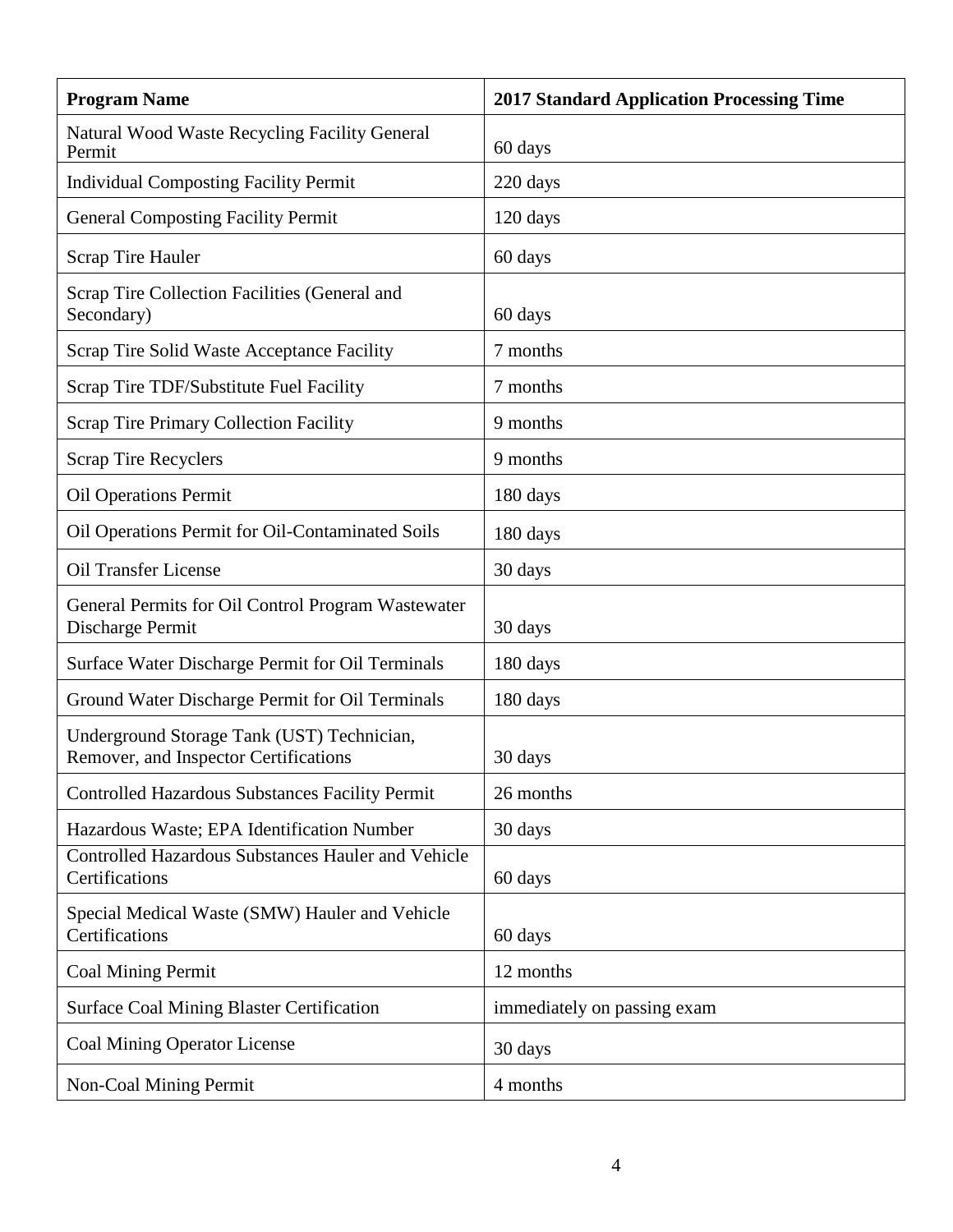| <b>Program Name</b>                         | <b>2017 Standard Application Processing Time</b> |
|---------------------------------------------|--------------------------------------------------|
| Non-Coal Mining License                     | 20 days                                          |
| Oil and Gas Exploration and Production      | 5 months                                         |
| <b>Lead Paint Accreditations</b>            | 60 days                                          |
| <b>Lead Paint Training Course Approvals</b> | 60 days                                          |
| Lead Paint Instructor Approvals             | 60 days                                          |
| <b>Voluntary Cleanup Program</b>            | 45 days to determine if application is accepted  |
|                                             | 75 days to review action plan                    |

| <b>Water Management Administration</b>                                                                 |                                                                                |
|--------------------------------------------------------------------------------------------------------|--------------------------------------------------------------------------------|
| General Discharge Permit Registrations (excluding<br><b>Construction Activities and Animal Feeding</b> |                                                                                |
| Operations)                                                                                            | 100 days for all general permits                                               |
| Individual Permit for Wastewater Discharges                                                            | 12 months for new minor surface facilities                                     |
|                                                                                                        | 18 months for new surface major facilities                                     |
|                                                                                                        | 24 months for renewal surface discharge facilities                             |
|                                                                                                        | 18 months for new groundwater discharge facilities                             |
|                                                                                                        | 34 months for renewal groundwater discharge<br>facilities                      |
| <b>Toxic Materials Permit</b>                                                                          | 45 days                                                                        |
| Water and Sewerage Construction Permit                                                                 | 3 months                                                                       |
| Water Appropriation and Use Permit                                                                     | 90 days for under 10,000 gallons per day                                       |
|                                                                                                        | 18 months for over 10,000 gallons per day                                      |
| <b>Well Construction Permit</b>                                                                        | 30 days                                                                        |
| Drinking Water Laboratory Certification                                                                | 4 months                                                                       |
| Nontidal Wetlands and Waterway Construction<br>(Nontidal Wetlands and Waterways Permits)               | 8 months for minor projects                                                    |
|                                                                                                        | 12 months for major projects                                                   |
|                                                                                                        | 90 days for stream restoration projects when no<br>public hearing is requested |